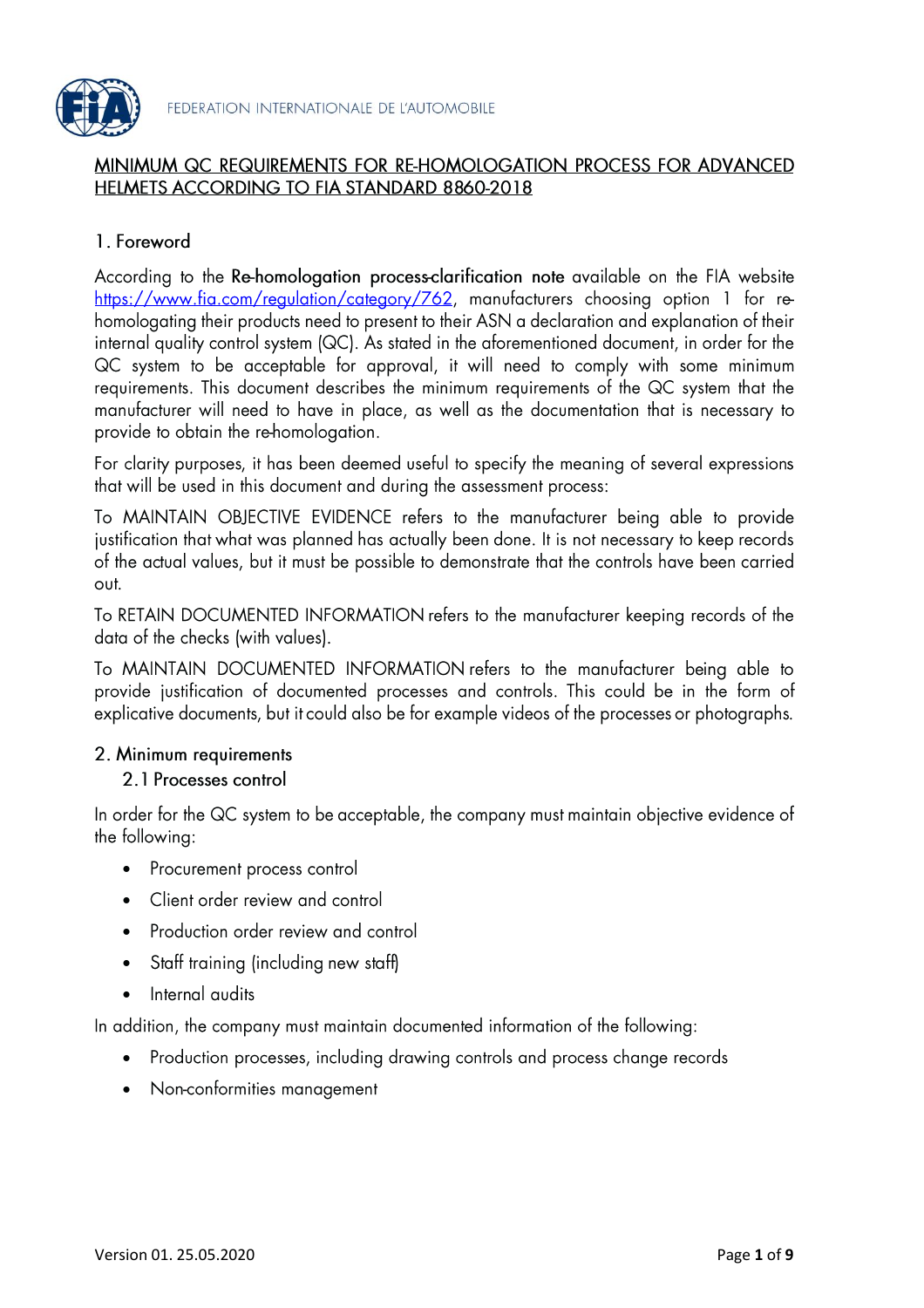

#### 2.2 Traceability of materials and components

The QC system must ensure that key raw materials and components for the product can be traced for each item produced. Documented information on the traceability must be retained.

Key materials are those that could directly affect the outcome of any of the tests defined in section 2.4. In the case of Advanced helmets according to FIA standard 8860-2018, the following groups of materials as a minimum are considered key materials:

- Fibres and resins,
- Energy absorbing materials, •
- Comfort foam, •
- Liner material, •

#### 2.3 Control of 100% of the product before delivery

The QC system must include some controls of each item produced. In the case of FIA standard 8860-2018, for each helmet (100% of the products) it is necessary to maintain objective evidence of the following checks:

- Visual inspection •
- Weight

#### 2.4 Random testing of components and/or final products

In order to control the final product performance, it is compulsory that the QC system includes a random checking and testing programme to confirm that the production still complies with the requirements of the standard.

For FIA standard 8860-2018 helmets, it is necessary to perform and retain documented information of at least the following tests:

- Geometrical dimensions:
	- 5% of units produced. o
- Impact (low and high velocity) according to Appendix A "Impact Management Test • Methodology" of 8860-2018 FIA Standard:
- High impact speed  $(9.50 \text{ m/s})$ •
	- 1 helmet tested every 2 year for productions of less than 100 helmets/year; o
	- o 0.5% of the production for productions equal or higher than 100 helmets/year.
- Low impact speed  $(6.00 \text{ m/s})$ •
	- 1 helmet tested every 2 year for productions of less than 100 helmets/year; o
	- 0.5% of the production for productions equal or higher than 100 helmets/year. o
- ABP impact test according to Appendix B "Advanced Ballistic Protection Impact • Management Test Methodology" of 8860-2018 FIA Standard:
	- 1 helmet tested every 2 year for productions of less than 100 helmets/year; o
	- 0.5% of the production for productions equal or higher than 100 helmets/year. o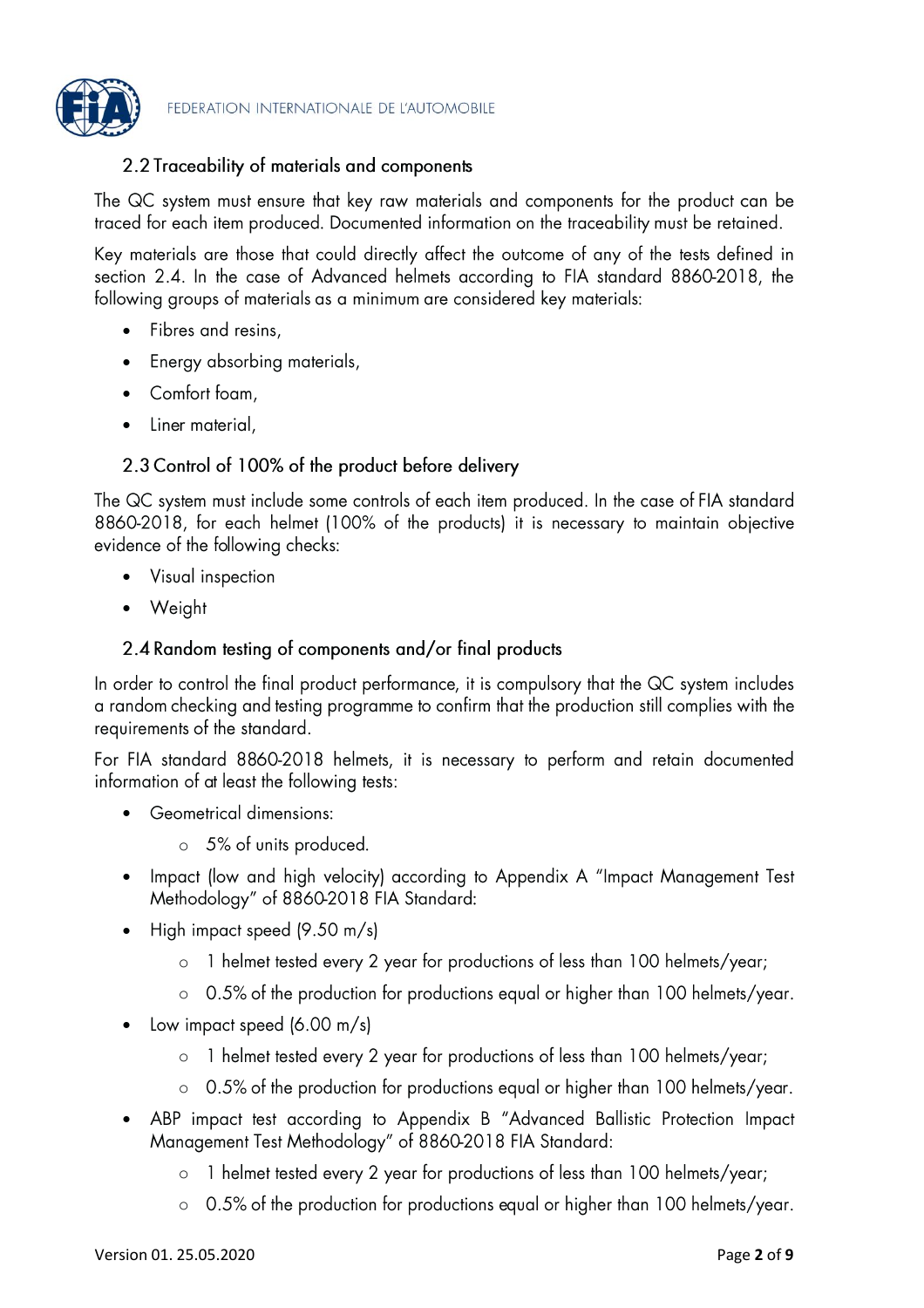

- Crush test according to Appendix C "Dynamic Crush Protection Test Methodology" of • 8860-2018 FIA Standard:
	- 1 helmet tested every 4 years for productions of less than 100 helmets/year; o
	- 0.25% of the production for productions equal or higher than 100 helmets/year. o
- FHR mechanical strength test according to point 7.8 of 8860-2018 FIA Standard as • defined in Appendix C of FIA Standard 8859-2015:
	- 1 helmet tested every 4 years for productions of less than 100 helmets/year; o
	- 0.25% of the production for productions equal or higher than 100 helmets/year. o
- Flame resistance according to point 8 of 8860-2018 FIA Standard; •
	- 1 helmet tested every 2 year for productions of less than 100 helmets/year; o
	- 0.5% of the production for productions equal or higher than 100 helmets/year. o

These tests can be done internally in the manufacturer's facilities or externally. It is not necessary to use an FIA-approved test house.

# 3. Documentation to be provided for re-homologation

When applying for re-homologation using option 1, the manufacturer must submit to its ASN the Re-homologation Application Template and, in order to explain and declare its QC system, it must also submit the following information, depending on whether or not the manufacturer is certified according to ISO 9001:2015.

# 3.1 Manufacturers not certified according to ISO 9001:2015

- Declaration, in a company letterheaded document, filled in and signed, in accordance • with:
	- o Appendix I Processes control;
	- o Appendix II Traceability of the materials and components;
	- o Appendix III Traceability of FIA hologram numbers;
	- o Appendix IV Controls performed to 100% of products;
	- Appendix V Random testing programme. o
- Flow chart indicating when the controls declared in Appendix IV and Appendix V are • done during the production process.

# 3.2 Manufacturers certified according to ISO 9001:2015

- Copy of a valid ISO 9001:2015 certificate •
- Declaration, in a company letterheaded document, filled in and signed, in accordance • with:
	- Appendix III Traceability of FIA hologram numbers; o
	- Appendix IV Controls performed to 100% of products; o
	- o Appendix V Random testing programme.
- Flow chart indicating when the controls declared in Appendix IV and Appendix V are done during the production process.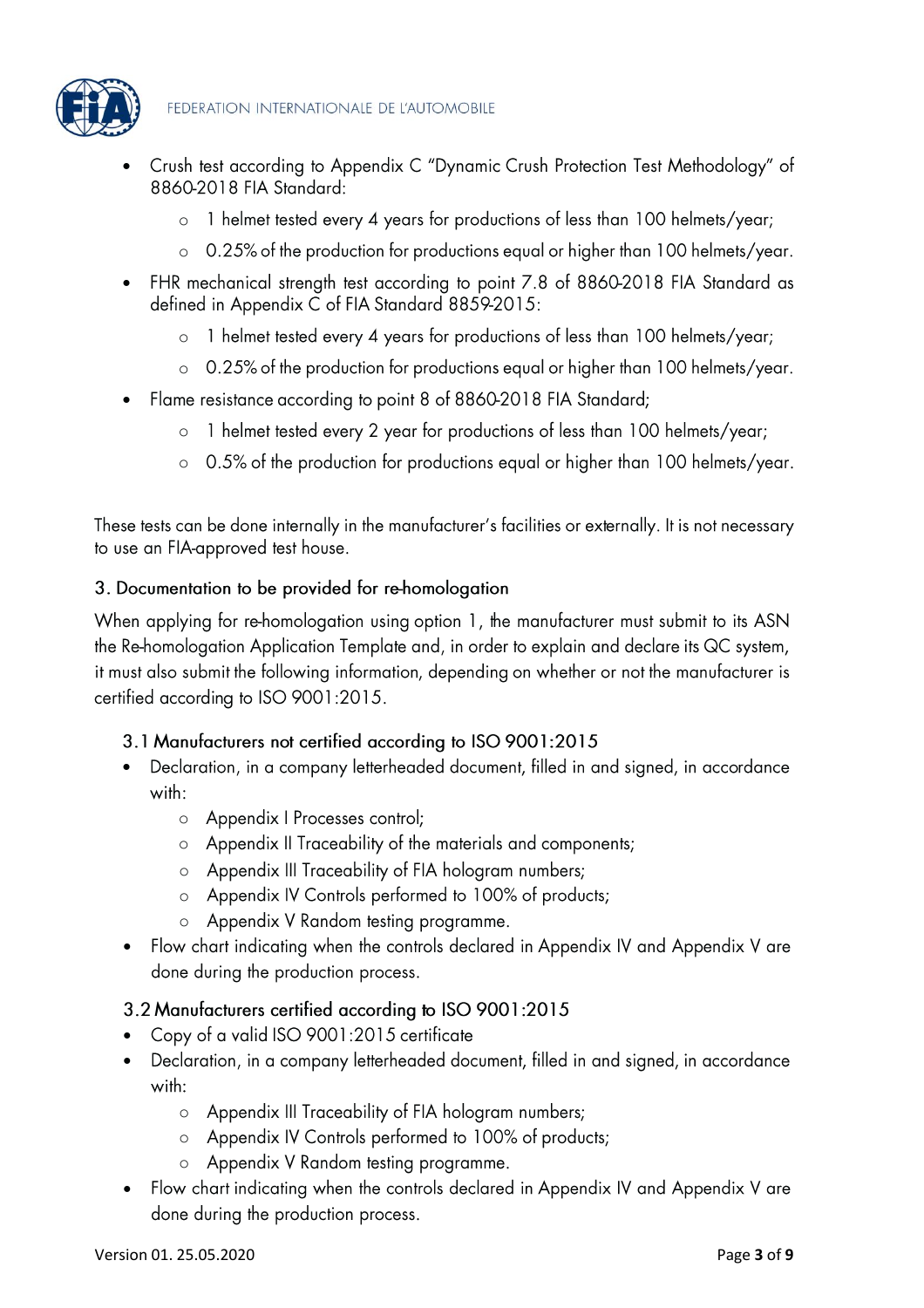

### 4. Review and audits

During the process of assessing the re-homologation request, the FIA reserves the right to request examples of the evidence and documented information required in section 2 of this document.

In addition, and as provided for under Article 6 of the FIA Homologation Regulations for Safety Equipment, the FIA reserves the right to perform audits to confirm that the manufacturer follows the quality control, and during which the manufacturer may be requested to demonstrate the veracity of its declaration and provide justification and records of the controls requested.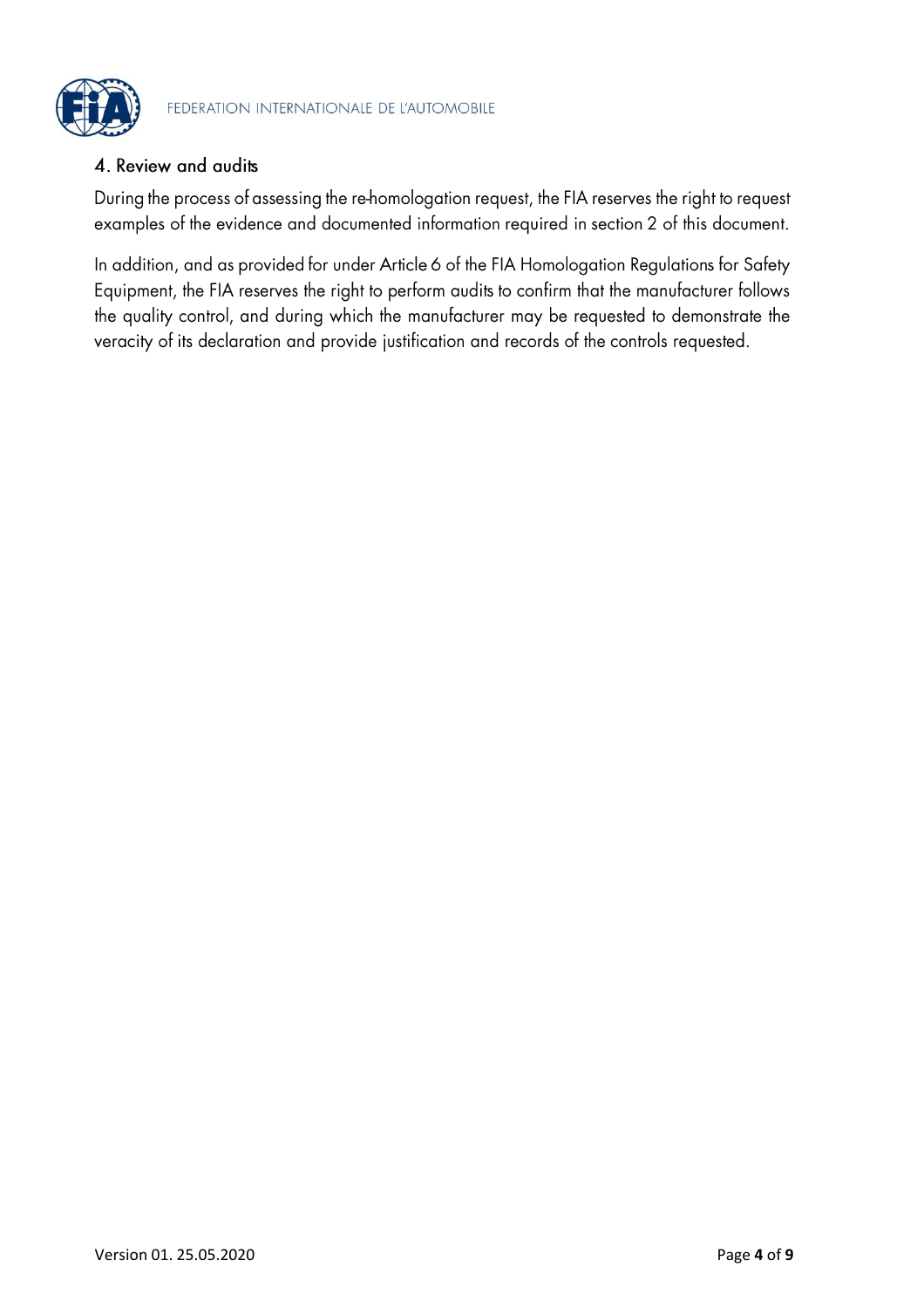

### Appendix | Processes control

This declaration shall be supplied on letterhead paper of the applicant company and signed (full name and position within the company required).

Mr/Ms and the contract of the contract of the contract of the contract of the contract of the contract of the contract of the contract of the contract of the contract of the contract of the contract of the contract of the (the company) declares that the management of the company ensures that quality objectives have been defined and communicated throughout the company. The company follows a Quality Management System in order to ensure that production and procurement are carried out under controlled conditions and to ensure that the final product conforms to the requirements of the FIA standard for which they are homologated.

The company maintains objective evidence of the following:

- Procurement process control The company has processes in place to ensure that the products and services incorporated in the final product and supplied externally comply with the requirements and specification of the original homologated product.
- Client order review and control The company reviews the products that are going to be offered to customers in order to ensure that the requirements of FIA standard 8860-2018 are still complied with, and that no modification has been made with respect to the originally homologated product without authorisation by the FIA.
- Production order review and control
- Staff training (including new staff)
- Internal audits

In addition, the company maintains documented information of the following:

- Production processes, including drawing controls and process change records
- Non-conformities management

This Quality Management System has been in place in the company since

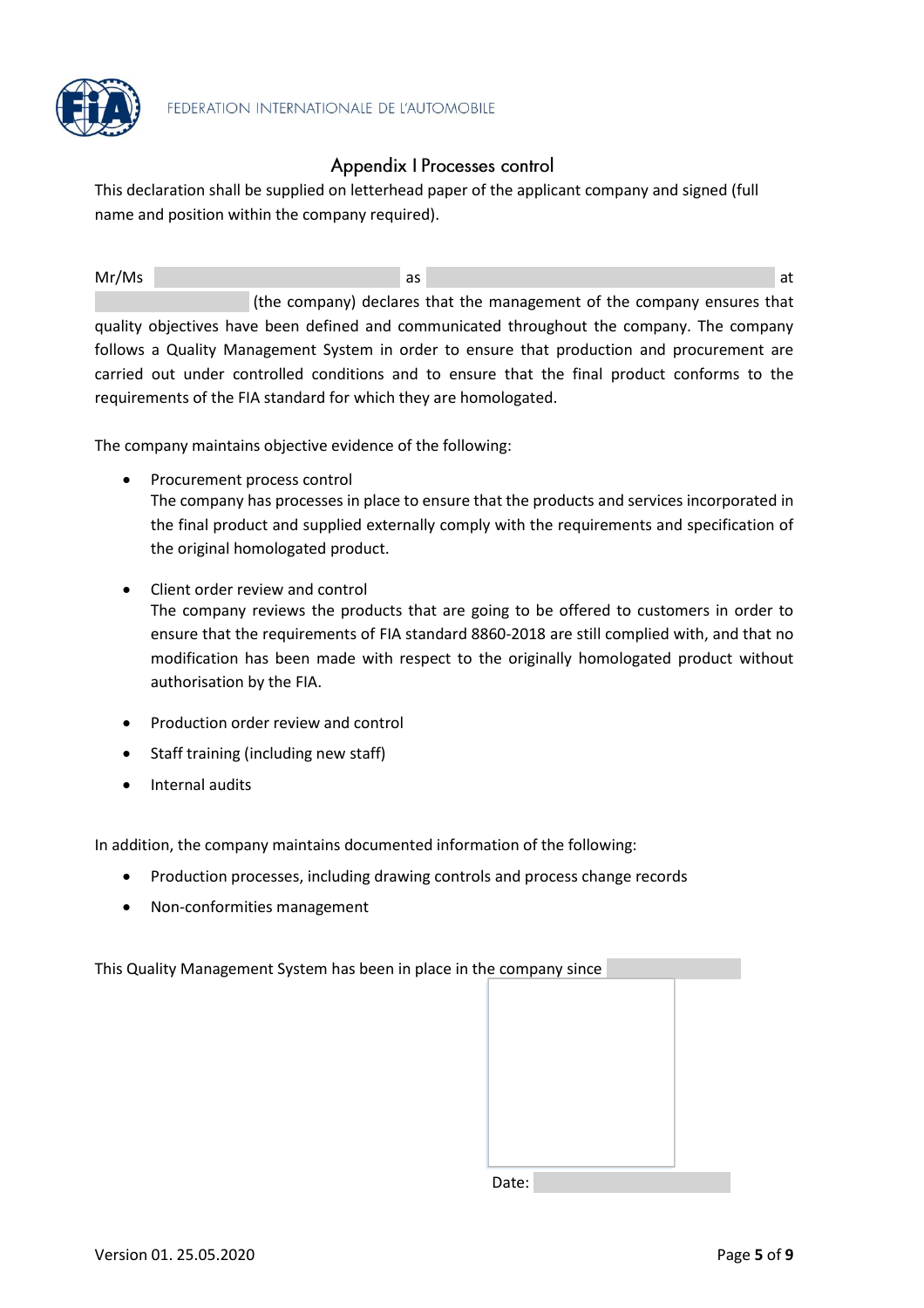

#### Appendix II Traceability of materials and components

This declaration shall be supplied on letterhead paper of the applicant company and signed (full name and position within the company required).

| Mr/Ms |                                                                        |  | as |  | at |
|-------|------------------------------------------------------------------------|--|----|--|----|
|       | (the company) declares that the company retains documented information |  |    |  |    |

that allows all key materials of the products to be traced including information on the following:

- o Supplier,
- o Purchase date,
- o Batch number,
- o Controls or checks performed on arrival at the company.

It is possible to link this information to a unique identification of each product so that, given the number of the FIA hologram used on a helmet, the manufacturer is able to provide the above information on the following materials used in that specific helmet:

- o Fibres and resins,
- o Energy absorbing materials,
- o Comfort foam,
- o Liner material,

This traceability system has been in place in the company since

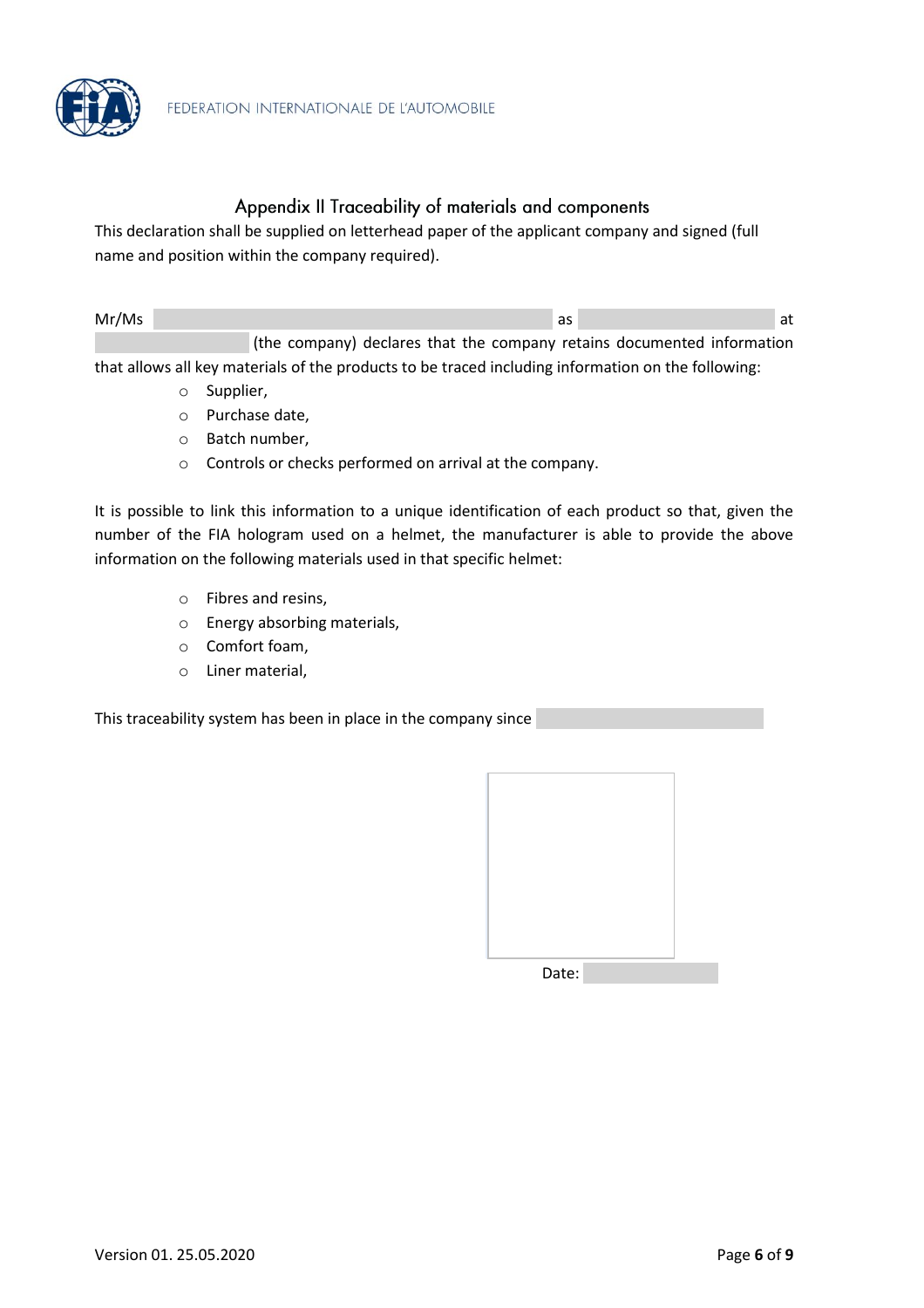

# Appendix III Traceability of FIA hologram numbers

This declaration shall be supplied on letterhead paper of the applicant company and signed (full name and position within the company required).

| Mr/Ms |                                                                            | as | at |
|-------|----------------------------------------------------------------------------|----|----|
|       | (the company) declares that given the number of the FIA hologram used on a |    |    |

specific helmet, the company will be able to provide the batch number of the following materials used in that specific Advanced helmet suit:

- Fibres and resins,
- Energy absorbing materials,
- Comfort foam,
- Liner material,

This traceability system has been in place in the company since

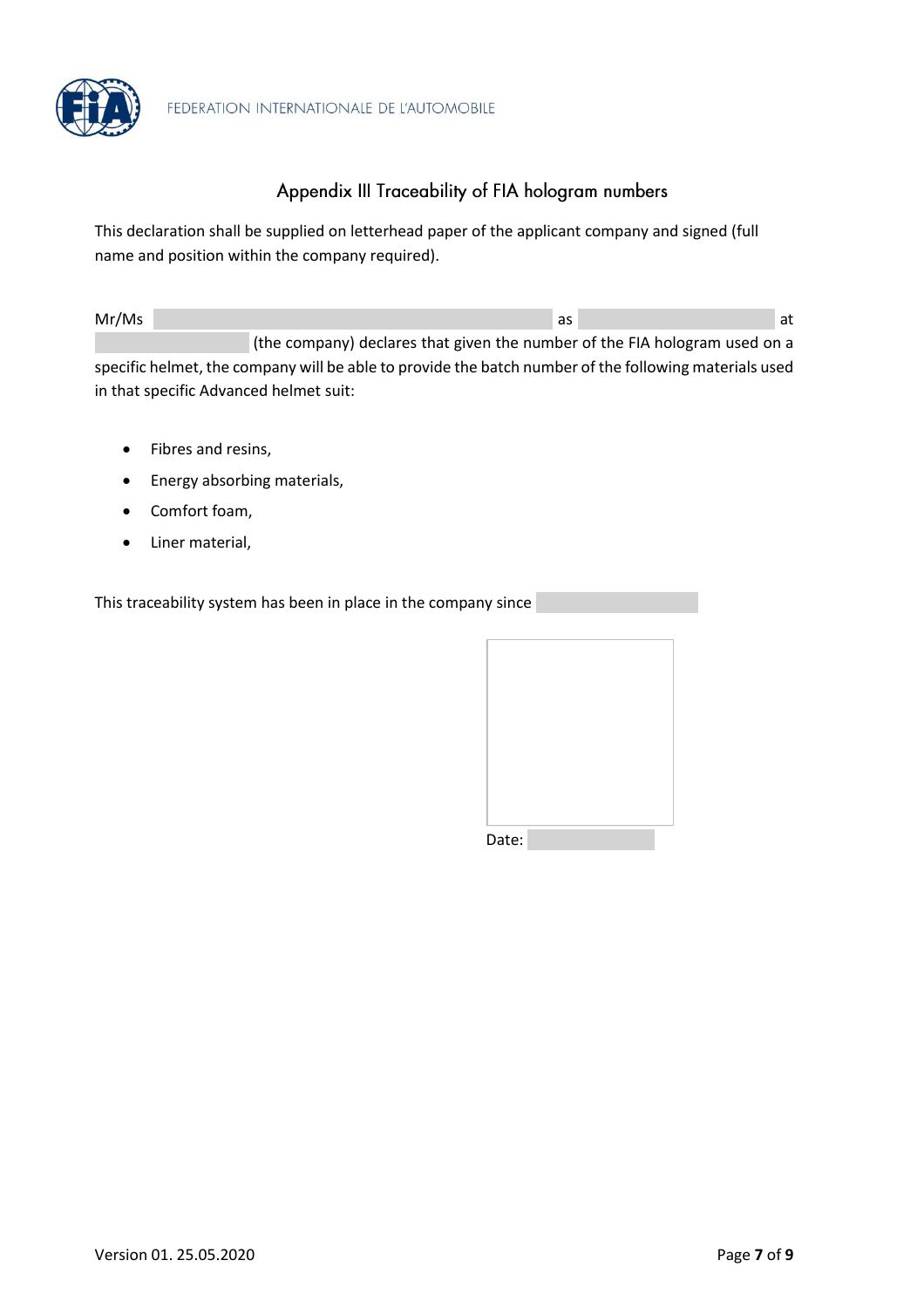

# Appendix IV Controls performed on 100% of products

This declaration shall be supplied on letterhead paper of the applicant company and signed (full name and position within the company required).

Mr/Ms and the contract of the contract of the contract of the contract of the contract of the contract of the contract of the contract of the contract of the contract of the contract of the contract of the contract of the (the company) declares that the below information is descriptive of the controls carried out on every helmet produced according to FIA standard 8860-2018.

| <b>Controls</b>   |  |  |  |
|-------------------|--|--|--|
| Visual inspection |  |  |  |
| Weight            |  |  |  |

Objective information of these controls is maintained and can be provided if necessary.

These controls have been in place in the company since

| Date: |  |
|-------|--|
|       |  |
|       |  |